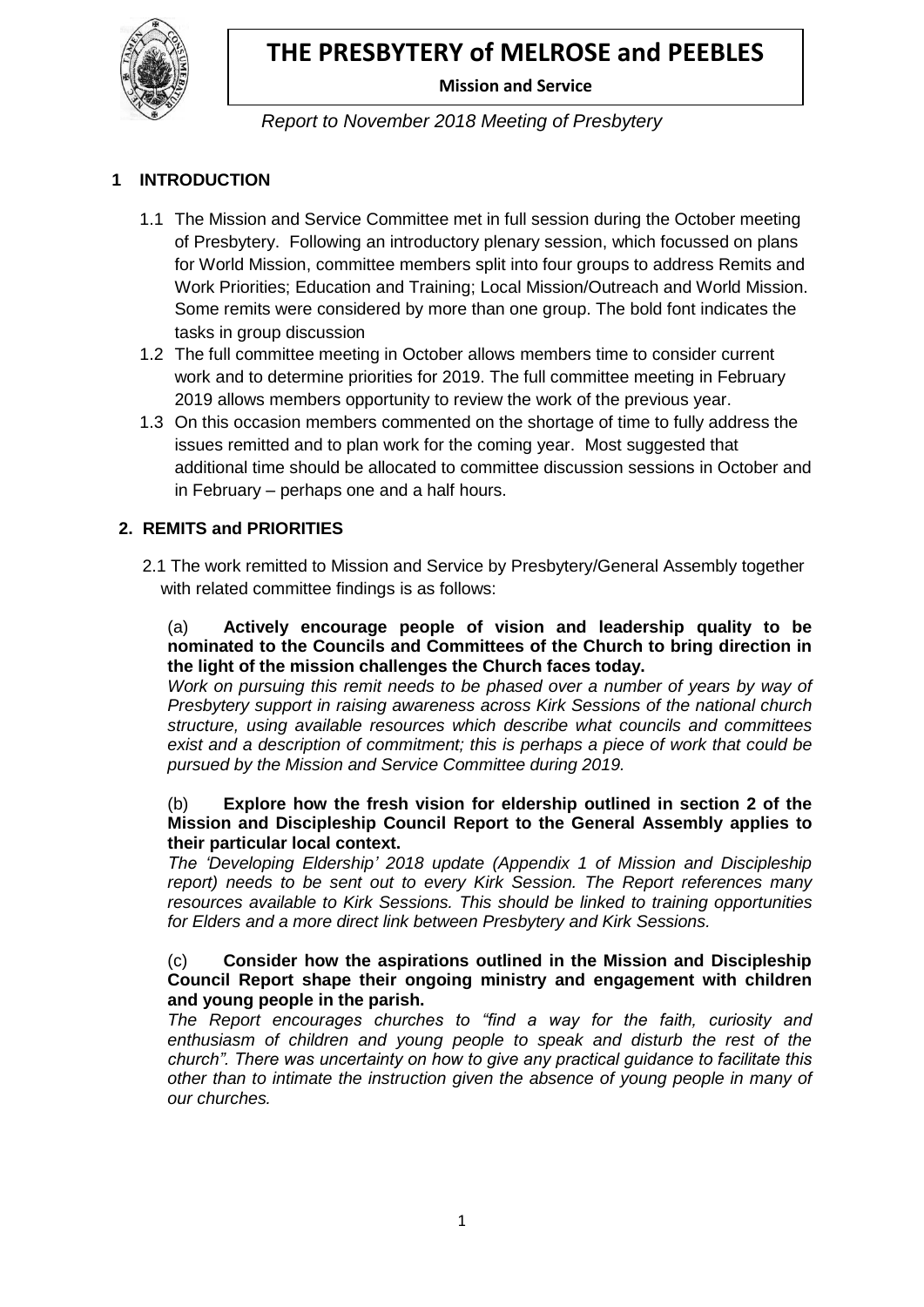

 **Mission and Service**

*Report to November 2018 Meeting of Presbytery*

#### (d) **Explore what opportunities exist for a fresh expression of church in their parish.**

*Perhaps this topic could be a theme for our June 2019 Conference? There is some confusion given the widening range of initiatives – Review and Reform: Pioneer Ministry: Transition Ministry; Fresh Expressions: Path of Renewal: Chance to Thrive: Non- Stipendiary Ministry: OLMs: Fresh Vision for Eldership: Release and Trust Leaders: Hubs and Ecumenical Groupings.*

2.2 *There are good central resources e.g. eldership national conference last year was on the theme of discipleship. Intimating the link to the Church of Scotland website on examples of fresh expressions and developing a section of our own website to help create an understanding of Fresh Expressions could promote such understanding planned in tandem with the Presbytery Planning Task Group.*

### **3. EDUCATION and TRAINING:**

- 3.1 What might offer opportunity for Education and Training arising from 2 above? This element of Mission and Service work needs to anticipate radical change in how we work together yet reflect current training needs.
- 3.2 How do we **"actively encourage people of vision and leadership quality to be nominated to the Councils and Committees of the Church to bring direction in the light of the mission challenges the Church faces today"**

*There is a recognition that older members have worked so hard for the church in the past there is no energy left for them to be doing new things.*

*Bring together presbyters and others who have been part of national committees and councils to enthuse about the work and the worth of being part of a Council followed by a series of visits by some to all Kirk Sessions over 2019/20/21 to promote nominations.*

 *Change the timings of meetings – few working full time can take part at present.*

### 3.3 **Develop the 'Road to Ministry' chart as prepared for the Worship Leaders Course.**

*Promotion of the LEARN materials might help but there may be need for tutor support. We anticipate a need for Elder Training in discipleship: bereavement care: conduct of funerals: leading worship: managing mission and the temporal duties of a Kirk Session/Congregational Board including moderation of Kirk Session meetings.*

### 3.4 **Explore with Kirk Sessions how the fresh vision for eldership outlined in section 2 of the Mission and Discipleship Report applies to their particular local context.**

*Perhaps Elders should play a major part in promoting church in the community - not just looking after a district. There appears to be a need for each elder to use the gifts and talents they have rather than a one size fits all elder model. Re-focusing on the activities of eldership might need a blurring of existing models in order to provide for fresh vision.*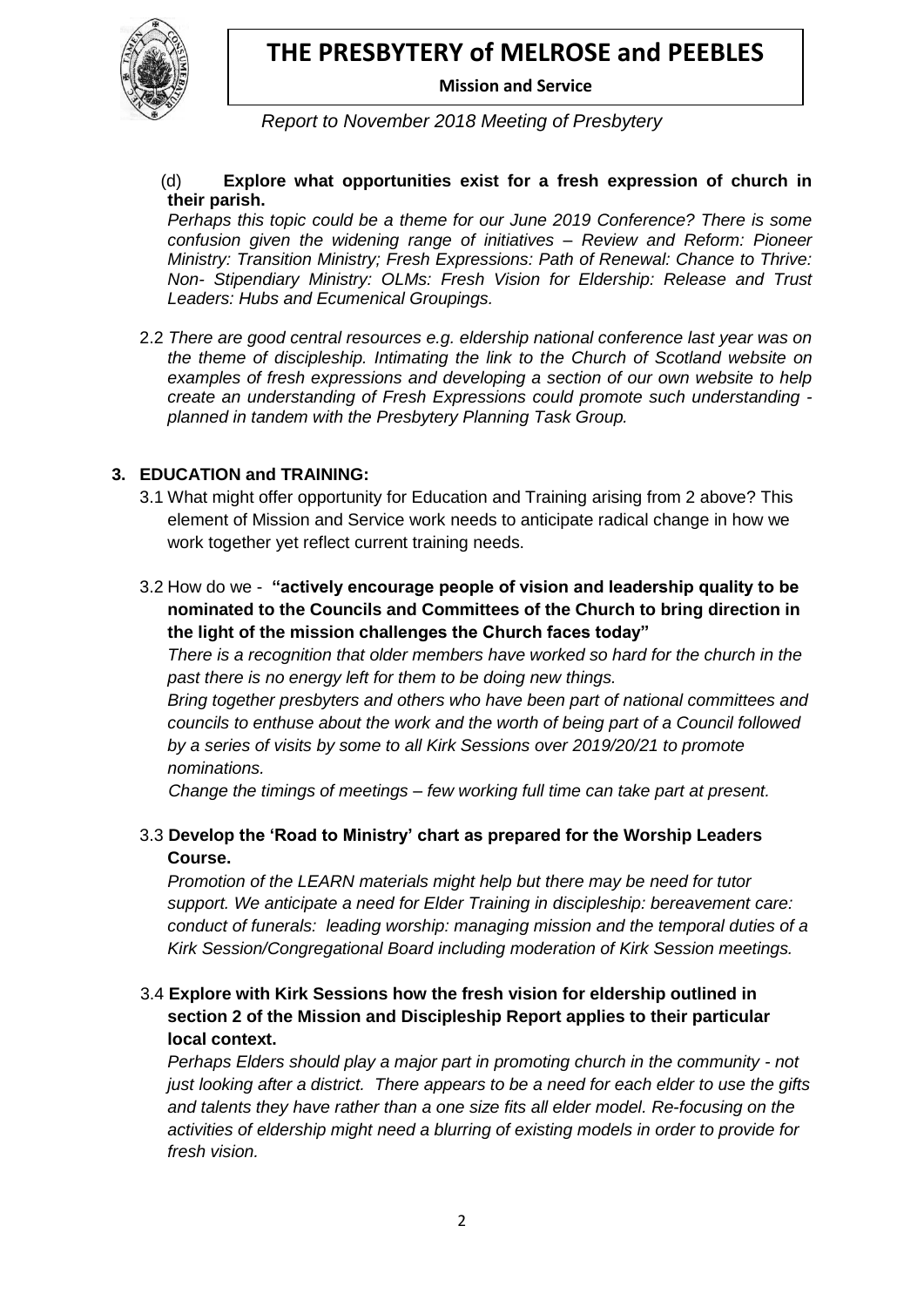

 **Mission and Service**

*Report to November 2018 Meeting of Presbytery*

*Plan for the provision of a good support network within the Session so that no elder feels out of their depth and provides support to new elders.*

3.5 Supervision; acknowledging/recognising the work of those in training; appointment and training of assessors; providing placements for students enquirers and overseeing study leave will continue to form an important part of the Mission and Service remit.

### **Worship Leaders' Course – 2018.**

- 3.6 Ten participants completed the attendance and assignment elements and by the date of the December Presbytery all will have been assessed leading worship in their own church. By all accounts this course was challenging yet valued such that indications of interest to attend a similar course in 2019 have been received already. Five members of Presbytery and one from a neighbouring Presbytery offered their services as Assessors and gave willingly of their time and talents to all course participants. It is recommended that Presbytery formally recognise those participants who successfully Complete Word and Worship Modules 1 - 8 of the authorised Worship Leaders Presbytery Scheme (which permits them to conduct worship in this Presbytery) by awarding each a certificate and record the appreciation of Presbytery for the work and guidance from the assessors.
- 3.7 While recognising that such tutored and formally recognised courses are costly the Committee appreciates the value such opportunities offer across Presbytery. It would be the intention of the Mission and Service Committee to seek funds from the Mission and Ministry Fund in support of, not only a Worship Leaders Course – 2019 but the two annual conferences and the planning of a programme of Elder Training Opportunities as referred to in 3.3 and 3.4 above, anticipating radical change in how we work together yet reflecting current training needs. Such an integrated training programme would need to sit comfortably with current presbytery planning and the Local Review Reports. The Committee recommend that 2019 is used to plan such an integrated education and training strategy resulting in a three year training programme 2020 – 2023. The anticipated cost in 2019, for all of the foregoing, is £3155.

### **Autumn 'Away Day' Conference**

3.8 Sincere appreciation is expressed to members of Presbytery who promoted the October conference which resulted in an encouraging attendance, many of whom commented favourably on the content and presentation of the programme. The World Mission Group will now consider how Presbytery might further their interest in the Middle East, particularly but not exclusively Israel and Palestine.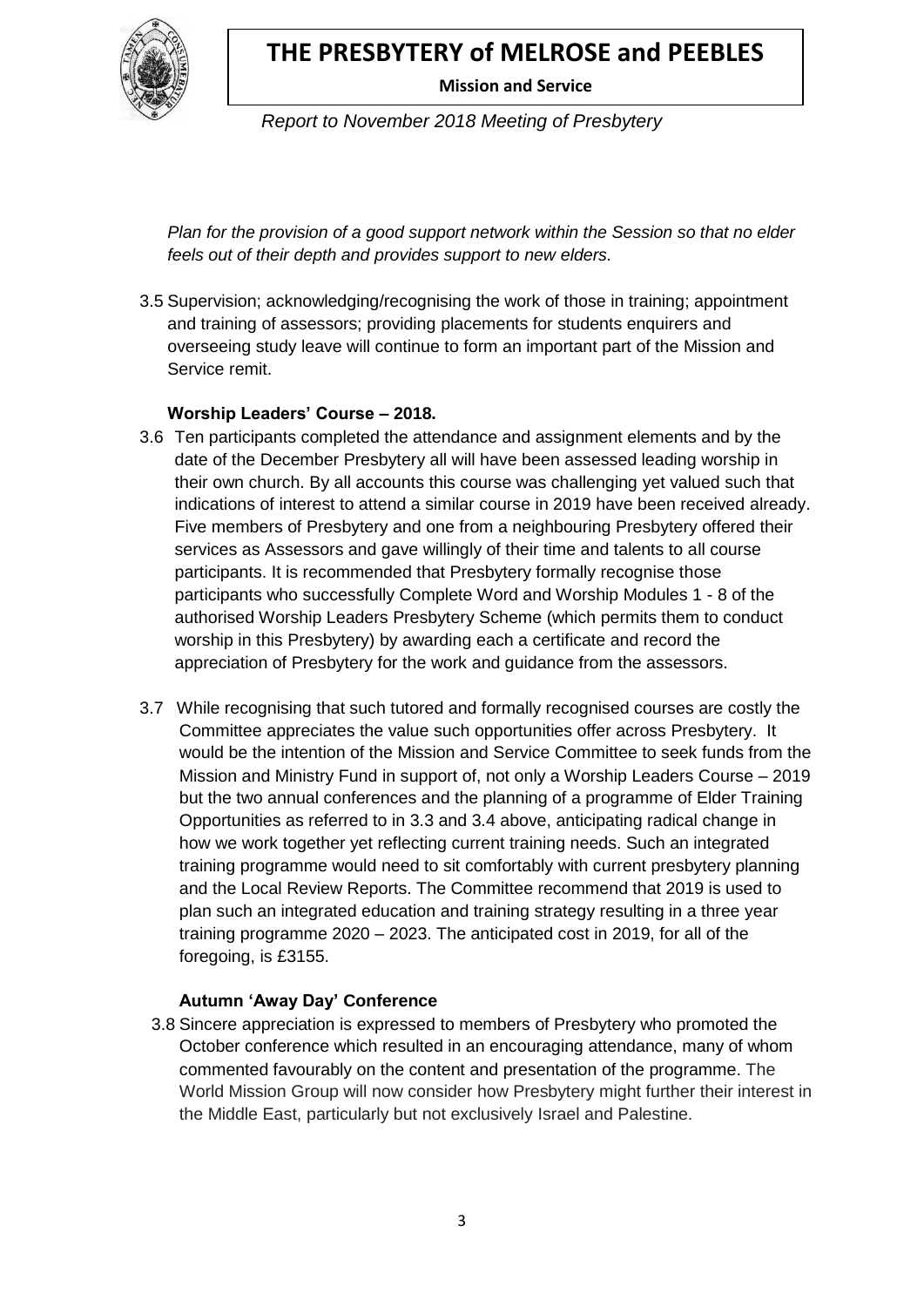

 **Mission and Service**

*Report to November 2018 Meeting of Presbytery*

### **3 OUTREACH/LOCAL MISSION**

- 4.1 **How might local mission link with the present Presbytery Plan Review? How can we encourage church members to think 'beyond the walls'?**  (Examples of mission are varied: Food Banks; Mary's Meals - Backpack Project; SHARE worship for those with learning disabilities; Breakfast/cafe Church. (Cafe style worship conducted by congregation, with different speakers on range of topics); Parish Twinning within Scotland; School Chaplaincy (ecumenical); work with young families; helping new parents (and young people generally) with guidance on a range of issues from debt management, budgeting, anger management/mental health issues, parenting guidance, helping young people get back into further education, developing life skills).
- 4.2 *How do we "explore with Kirk Sessions how the fresh vision for eldership outlined in section 2 of the M and D Report applies to their particular local context"* **How do we** *"consider how the aspirations outlined in the M and D Report shape their ongoing ministry and engagement with children and young people in the parish"* **and** *"explore what opportunities exist for a fresh expression of church in their parish"* **Use the wealth of experience and wisdom of older people which they could share if they were happy to volunteer and/or give a presentation.**
- 4.3 *The Group in discussion differentiated 'Mission' – which they see as the entire calling of the Church i.e. Worship, Fellowship, Nurture, Witness, Service and Evangelism, - and 'Outreach' which they see as primarily 'Evangelism' or sharing the Good News of Jesus with those outside the Church.*
- 4.4 *Before addressing the set questions they then determined that 'those outside the Church' were, in a former time, primarily identified as the folks who lived within the Parish in which a Church or Congregation was set. We no longer 'live' in Parishes. We sleep in a Parish, work in a different Parish, find our recreation and hobbies in yet another Parish. If a Congregation is going to share their faith, the Good News of Jesus, they must recognise their individual 'networks' – family, sports clubs -golf, bowling, flower, bridge, choirs etc.*
- 4.5 *The Group recognised that in most cases non-church folks are not going to 'come in' through the 'front door' of the Church. We must find 'side door' opportunities, and some of these 'right off' the premises of the Church. Invited dinner parties; cheese and wine get together; bar-be-ques, etc. There must be a realisation that we as Christians must be prepared to 'walk the walk' before sharing the 'talk'. In other words, get to know folks, accompany them in their life, share fellowship and friendship. We must be prepared to invest time in building relationships with folks outside the Church, let them see our lives, let them 'enquire' about our faith, gently introduce what motivates and drives us as Christians*.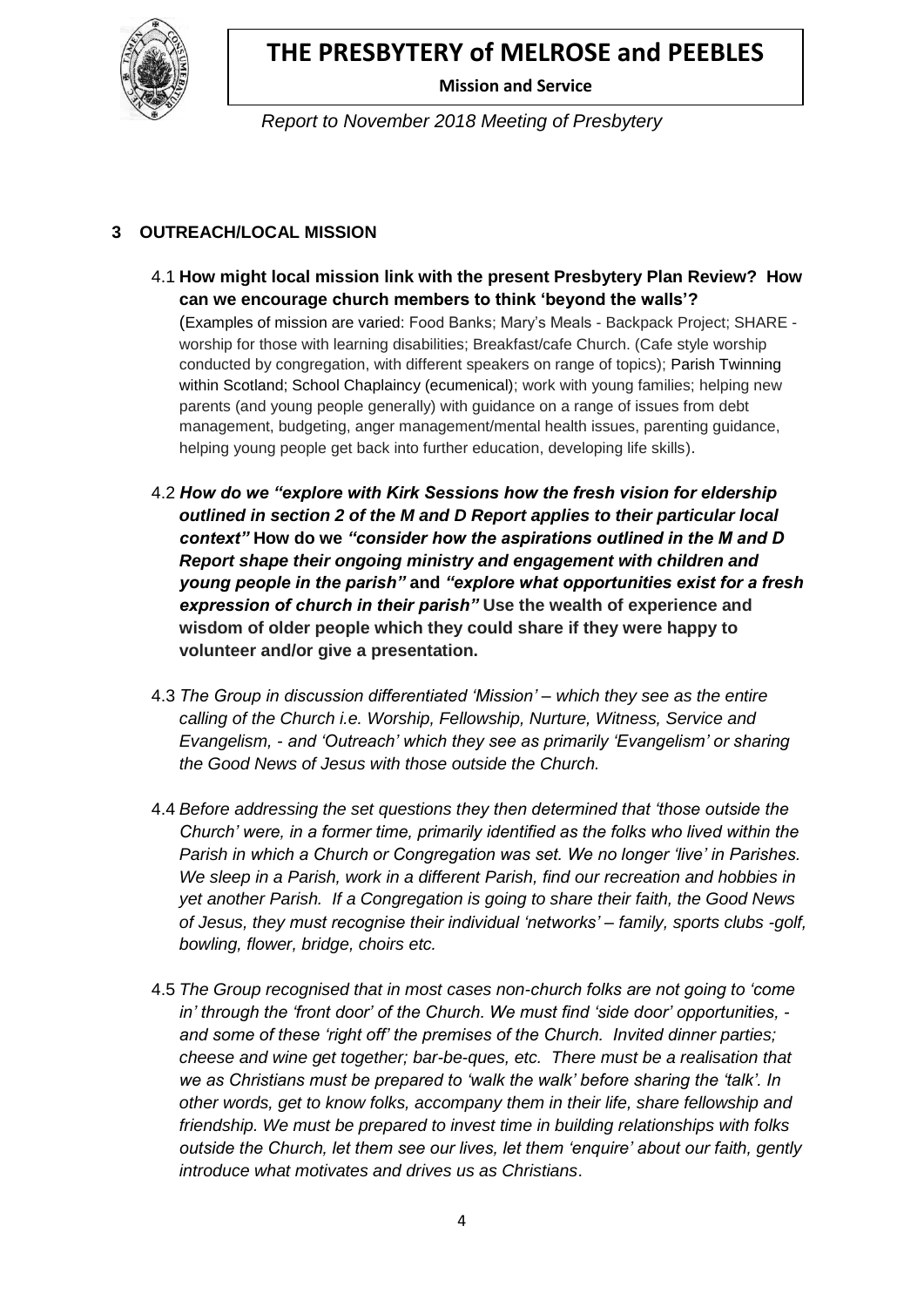

 **Mission and Service**

*Report to November 2018 Meeting of Presbytery*

4.6 *All of these reflections are set against the realisation that as a Nation, Scotland no longer knows the Gospel message. RME/RO in our schools has, over the past few decades, been watered down to the point where examination of Christianity is but a small part of a child's overall RME Curriculum. Three generations have walked past the Church door which means children, parents and grand-parents are unaware of the basic Bible stories former generations knew whether or not they were 'Church folks'. Our focus need not only be on reaching the missing children, but should also include reaching the missing parents and grand*-parents.

4.7 *Our people need to be helped with sharing their faith in such a Post Christian, Post Modern, Multi-faith and Secular Society. One story shared was of a Minister who deliberately visited a different barber each month. He would sit in the chair and immediately share that he was a Church of Scotland Minister hoping to elicit the response, 'I don't believe in God'. Whereupon the Minister would ask, 'tell me about the God you don't believe in?' After listening to the Barber's response, the Minister would reply, 'I don't believe in that God either!' He would then share something about Jesus on the basis of 'he who has seen me, has seen the Father.' (John 14:8).*

### **Work Place Chaplain**

4.8 Joanna Smith (Selkirk) was appointed Work Place Chaplain for Scottish Borders Council recently. An early task of this chaplaincy is to reinstate the Faith Emergency Response Plan for the Borders; responding to an emergency incident in an efficient manner providing accommodation, snow clearance from homes as well as pastoral and spiritual care, working alongside Social Work and local Resilience Plans. The Work Place Chaplain is the 'first port of call' for such emergency support leading to contact with members from the local faith community who will be asked to help. Our Work Place Chaplain seeks prayerful support from Presbytery and an opportunity to promote and seek local involvement.

### **5 WORLD MISSION:**

- 5.1 **This group was asked to comment on current World Mission plans for Melrose and Peebles as outlined at the beginning of the meeting: How to encourage an international dimension to the work of parish churches; Promotion of Parish Twinning and Sharing of information. Most of the limited time was devoted to Parish Twinning with the following findings:**
- 5.2 *Parish Twinning must not be too dependent on 1 or 2 people; How to engage more people depends on the liveliness of congregation. Where to focus outwith Malawi? – Uganda, Egypt, Lebanon, Hungary, Czech Republic: (Minyara in Lebanon would welcome a new Scottish twinning).*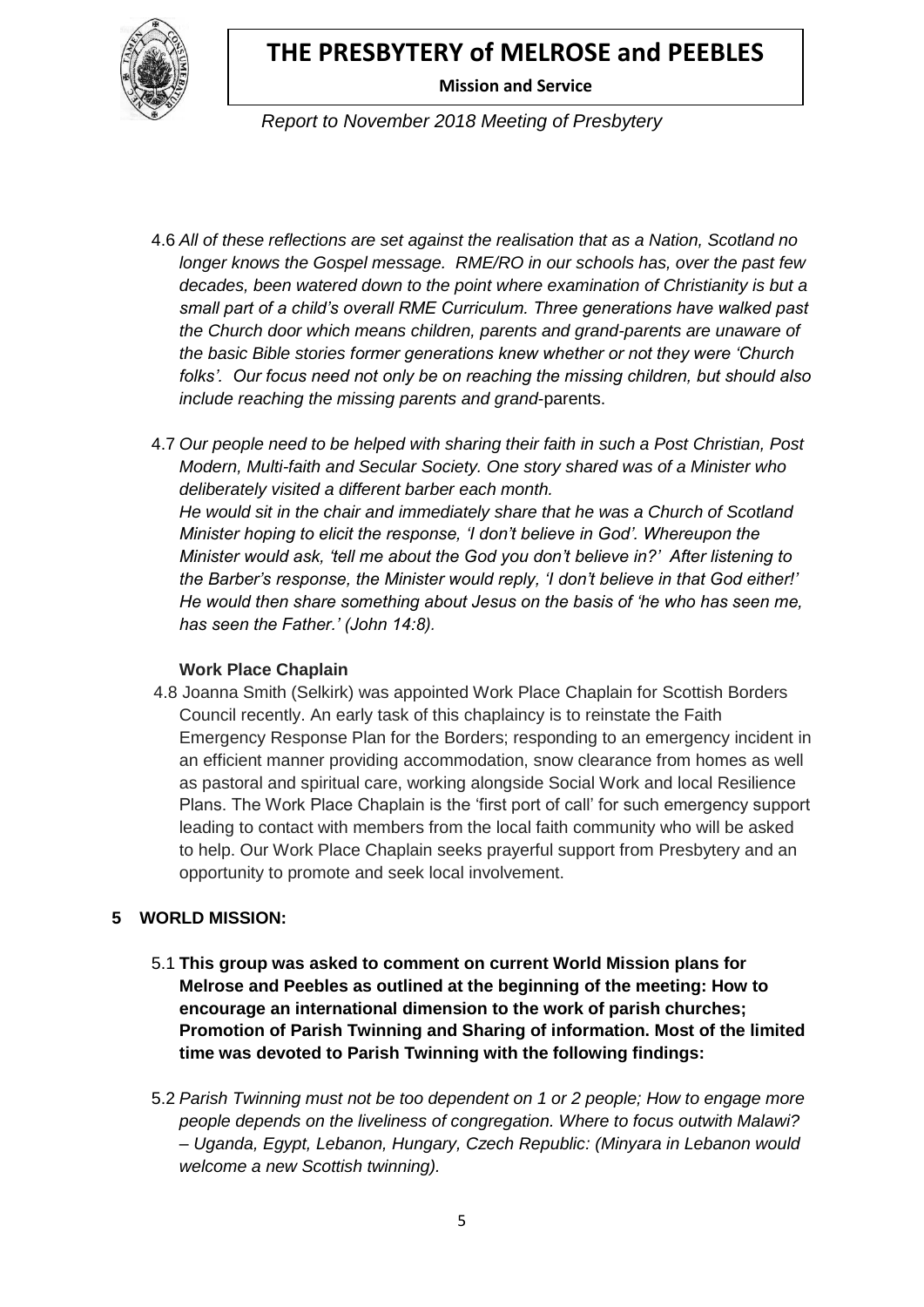

# **Mission and Service**

*Report to November 2018 Meeting of Presbytery*

- 5.3 *Short-haul has advantage of easier/cheaper face-to-face contact'; Attentive accompaniment' does not require funds – simply prayer, support, hand-holding; Involve outside organisations? (e.g. Rotary, Lions); Involve non-church-goers?*
- 5.4 *Sharing of information: More information is needed: Not enough: must start within Presbytery: use of the Local church newsletters for entire local community*

### 5.5 **Planned Actions and Recommendations/World Mission Group - Malawi.**

- a) With 2018 being the last year of the present Memorandum of Understanding with Zomba Presbytery, Melrose and Peebles Presbytery need to decide if they want to continue in Partnership with Zomba and, if so, on what basis i.e. what should a new Memorandum of Understanding look like?
- b) Should a visit to Zomba from Presbytery be scheduled for the coming year(s) or a visit from Zomba to Presbytery.
- c) What is still 'underway' as part of the present partnership strategy? o Limbikani's continued support from Presbytery towards his degree in midwifery.

o Presbytery funding of Geoffrey while he awaits employment by the Malawian Government.

o Local church funding of Phalyce and Chipiriro towards completion of their current education.

 $\circ$  The World Mission Group plan to contact Congregations to ascertain if they would like a visit by the Group to share the video of the visit as a way of leveraging greater interest in the World Church within the Congregation. o Presbytery to consider allocating funds for the remaining commitments of the present Memorandum of Understanding from the Ministry and Mission Fund instead of individual churches (£150 per church =  $14 \times £150 = £2,100$ ) The World Mission Group would supplement overall funding by organising a 'Cake and Coffee' table before Presbytery one night in the course of the Presbytery Year.

5.6 Levi's Work Schedule

It was felt that Levi needed more specific direction. It is proposed that he be asked to make a number of 2 minute video messages/communications as opposed to working on a 'large' all-encompassing video. These could be:-

- Overview of each of the Young Folks' churches.
- A message from their individual Pastor.
- A greeting from the Moderator to our Presbytery.

The aim is to have a number of short videos that could be used by Congregations, Presbytery and church groups., in sharing and spreading what's happening in Zomba as a way of developing further 'ownership' of the Partnership.

### 5.7 Limbikani Support

Need to ensure appropriate support for Limbikani is in place similar to that which was provided for Geoffrey. He needs to be encouraged to write and forward short update reports on his course/progress.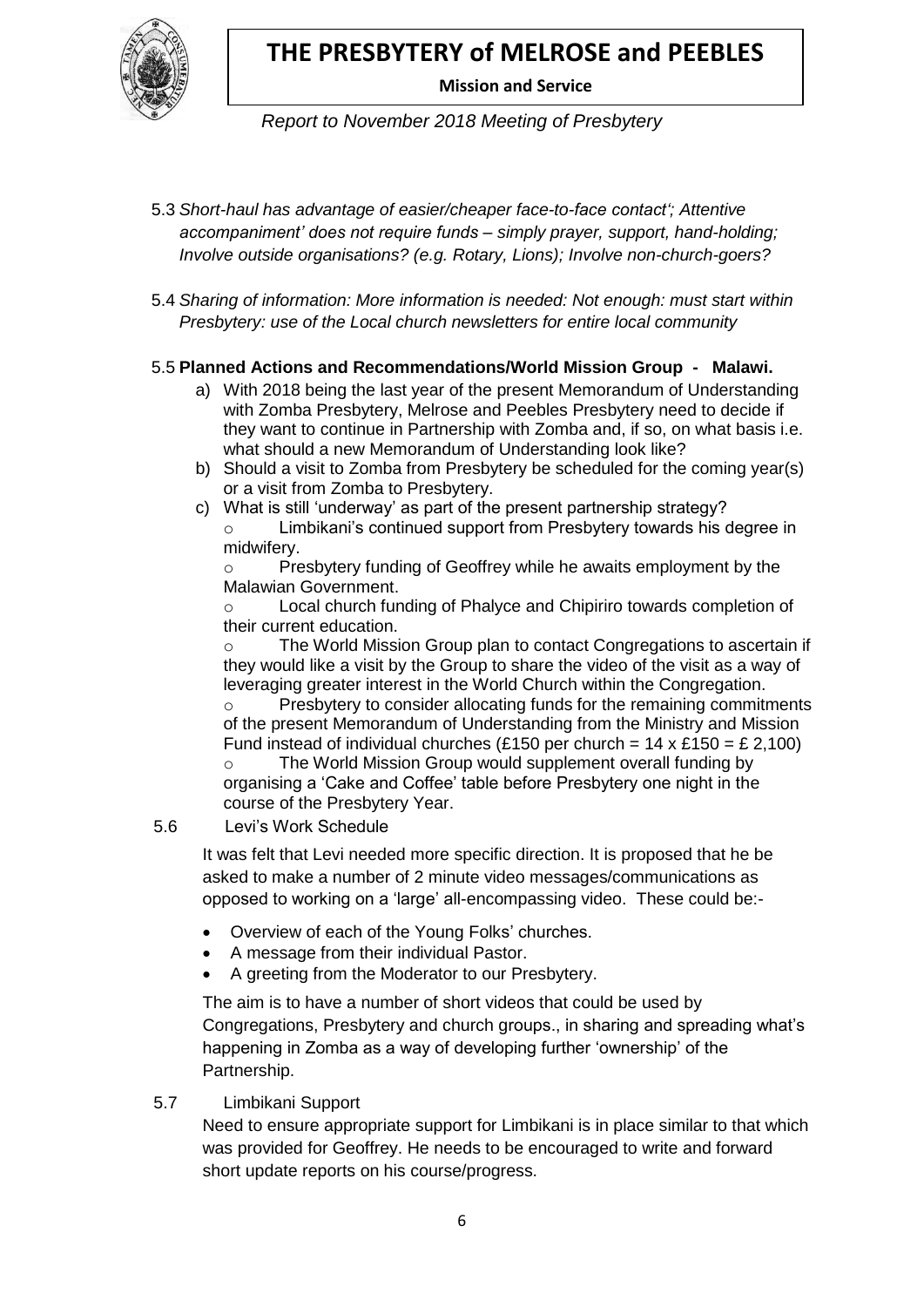

# **Mission and Service**

*Report to November 2018 Meeting of Presbytery*

5.8 Nellie's Project Proposal

Speak with Nellie and others behind her project, about the idea of purchasing a piece of land to fund long-term her proposal for providing meals for orphans at a Presbytery level.

- 5.9 Presbytery to endorse the planned visit being organised by Earlston to Lebanon and to invite folk from Presbytery to join the visit; recognising that the 'World Church' is more than Malawi. Presbytery to consider a proposed Lebanon visit.
- 5.10 Presbytery to consider inviting a twinning specialist from 121 to speak on the opportunities and resources.

### **6 DELIVERANCE:**

- Presbytery receives the report.
- Presbytery invites the Business Committee to consider additional time during the February and October 2019 agendas for discussion within committees.
- Presbytery supports raising awareness of the national church structure across Kirk Sessions during 2019 with a view to including support for nomination to national councils and committees as part of an on-going education and training programme. (ref.3.2 above).
- Presbytery invites the Mission and Service Committee to design a three year education and training programme (2020-2023) for consideration by Presbytery in November 2019, the draft programme to include 'Developing Eldership' and 'LEARN' programmes (ref 3.3/3.4 above); planned in tandem with the Presbytery Planning Task Group where appropriate.
- Presbytery agrees to the theme of 'Fresh Expressions' in its widest sense (ref. 2.1d) for the June 2019 'Away Day' and that the programme be designed by the Mission and Service Committee in partnership with the Presbytery Planning Task Group.
- Presbytery agrees to formally recognise Authorised Worship Leaders in accordance with the Presbytery of Melrose and Peebles Scheme for the Selection, Training and Authorisation of Worship Leaders, by presenting those who completed the 2018 course successfully with a certificate at the December meeting of Presbytery and, at that time, record appreciation of the work of the assessors.
- Presbytery encourages the Mission and Service Committee to seek £3,125 from the Mission and Ministry Fund in support of a Worship Leaders Course – 2019, the two annual conferences, Elder/Kirk Session communication and the planning of a three year programme of Elder/Member Training Opportunities. (ref.3.7).
- Presbytery accepts the content of the Outreach/Local Mission section of the report (ref. Section 4) and agrees that this theme within the remit of the Mission and Service Committee should form part of the proposed three year training programme rather than a dedicated piece of work at this time.